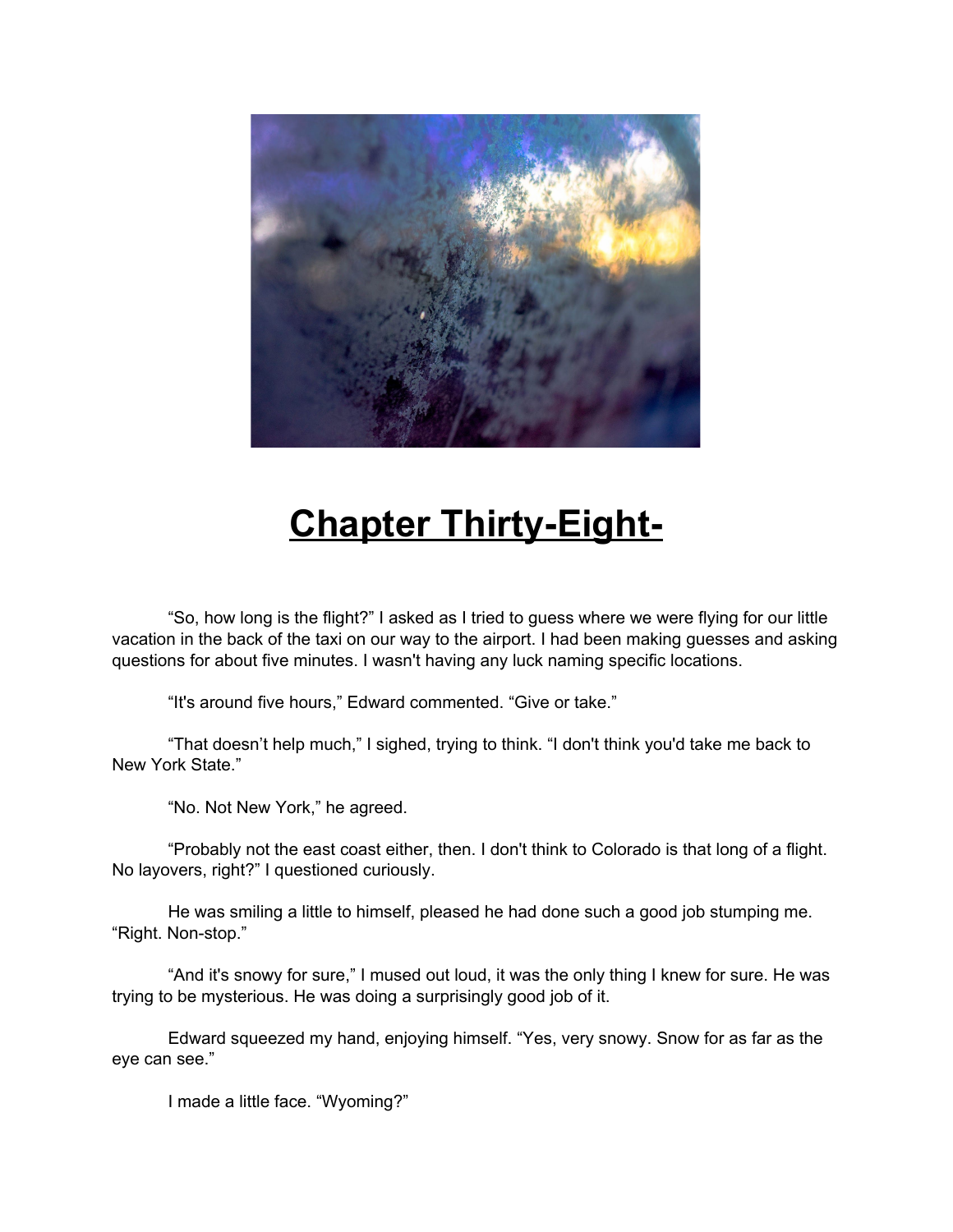"No," he chuckled. "Wasn't even in the running."

"Not New York, Colorado, California, or Wyoming. Or Lake Tahoe or Aspen. Gosh, I don't know. Why don't you just tell me?" I said as I leaned my head against his shoulder.

"No, this is fun," he grinned down at me. "I really like the surprise part of this. It's very exciting."

"I'll figure it out at the airport," I pointed out to him.

His smile grew with pleasure. "Our flight is private, and we'll be going directly to the plane. So, no airport signs to give it away. Sorry, love."

"So, is it a good thing I have my passport?" I asked him next. "Canada? But, you didn't say I'd need it for sure."

"Mm, it's not needed, I think. I'm pretty sure," he answered. "I have mine as well, just in case though."

"So, in the US. Or, a territory at least. I don't think any of the islands are snowy though. All I can think of is the Virgin Islands, Puerto Rico, and Guam. None of those are cold."

"Yup, usually very warm there," he popped the p with his lips. "Would you like some more clues?"

I shrugged, giving up. "Yes, please."

"We will be almost entirely alone most of the time, surrounded by amazing wildlife."

Well, that wasn't really helpful. "That still sounds like Wyoming."

He laughed, "I have to think of things that won't give it away. Um, Lots of Mountains. Streams. Bears. Lots of big fucking bears apparently. Big. Cold as Fuck. Um..."

"Alaska?" I questioned.

Edward brought his lips to my ear so that only I could hear in the back of the car. "In a beautiful secluded log cabin just off Denali, just a nice walk away in the snow to a luxury hotel with five-star chefs and a well-stocked bar. We can play in the snow all day or stay warm inside by the giant fireplace, and at night we can watch the northern lights. Your lens," he tapped his finger on my camera case at my side, "should be good for taking pictures of that. That's what Alice said, anyway."

I took his face into my hands and kissed him deeply on the lips.

"How am I going to top that ever?"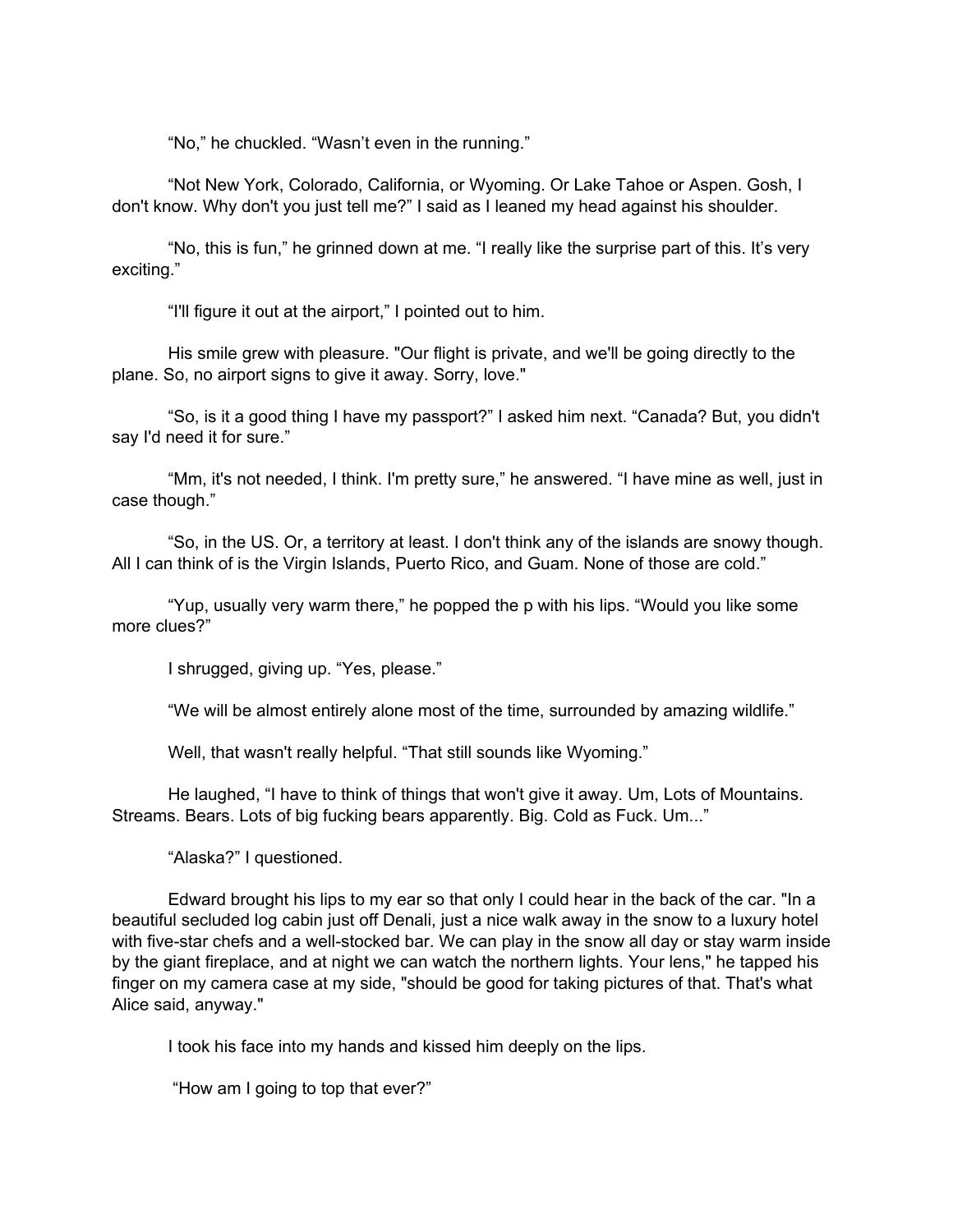"You don't need to top anything. Though, I think you should pick somewhere nice and warm next," he told me, hugging me close.

"We'd for sure need a passport then," I answered him. "I was kind of thinking New Orleans though, but I don't know how warm it will be there."

"I've never gone to New Orleans before," he said thoughtfully.

"It's during Mardi Gras," I mentioned.

"Oh, no way! That sounds too cool!" Edward said brightly. He looked so young when he was excited.

"It's a little early in the season when we'd be going, though. I was doing research, and they're only doing one parade the weekend we could go, before Australia. On the ninth. It's a sci-fi themed parade. It's called the Krewe of Chewbaccus."

He threw his head back in laughter, "oh, my god. *Yes.* I want to go on this trip already."

"There are some other Mardi Gras events, but not any of the big parades. Mardi Gras is on the fifth of March next year, so they do their big parades the two weekend right before Fat Tuesday," I admitted to him. It wasn't going to be the party he thought it was. I didn't want him to be disappointed.

"That sounds like fun. And a good idea for a video next year. Or rather, year after next. You know what I mean."

I had already thought about that as well. It was one of the things I had taken into consideration. "Probably several videos. You could tour the graveyard. The zoo. There is a riverboat there. Plus you could spend a week just doing food videos. Ghost tours all over the quarter. Maybe I can even be a good Catholic and go get some ashes rubbed on my forehead after."

"What?" He looked genuinely confused.

"Shrove Tuesday, Ash Wednesday. Lent, Good Friday, Easter. Ash Wednesday is the beginning of Lent. And all the good Catholics go to their priest and get ashes rubbed on their forehead." I used my thumb to make the sign of the cross on his forehead. *"Memento, homo, quia pulvis es, et in pulverem reverteris*," I recited the Latin to him.

He looked visibly uncomfortable. "Oh... I'm pretty sure you just cursed me somehow?"

"*Remember, man, you are dust and dust you shall return*," I quoted.

"Is that what that means? Oh, it is a curse then." He made a little sour face. "Wait. Do you know Latin?"

"My grandmother made me memorize all the prayers stuff. She was super crazy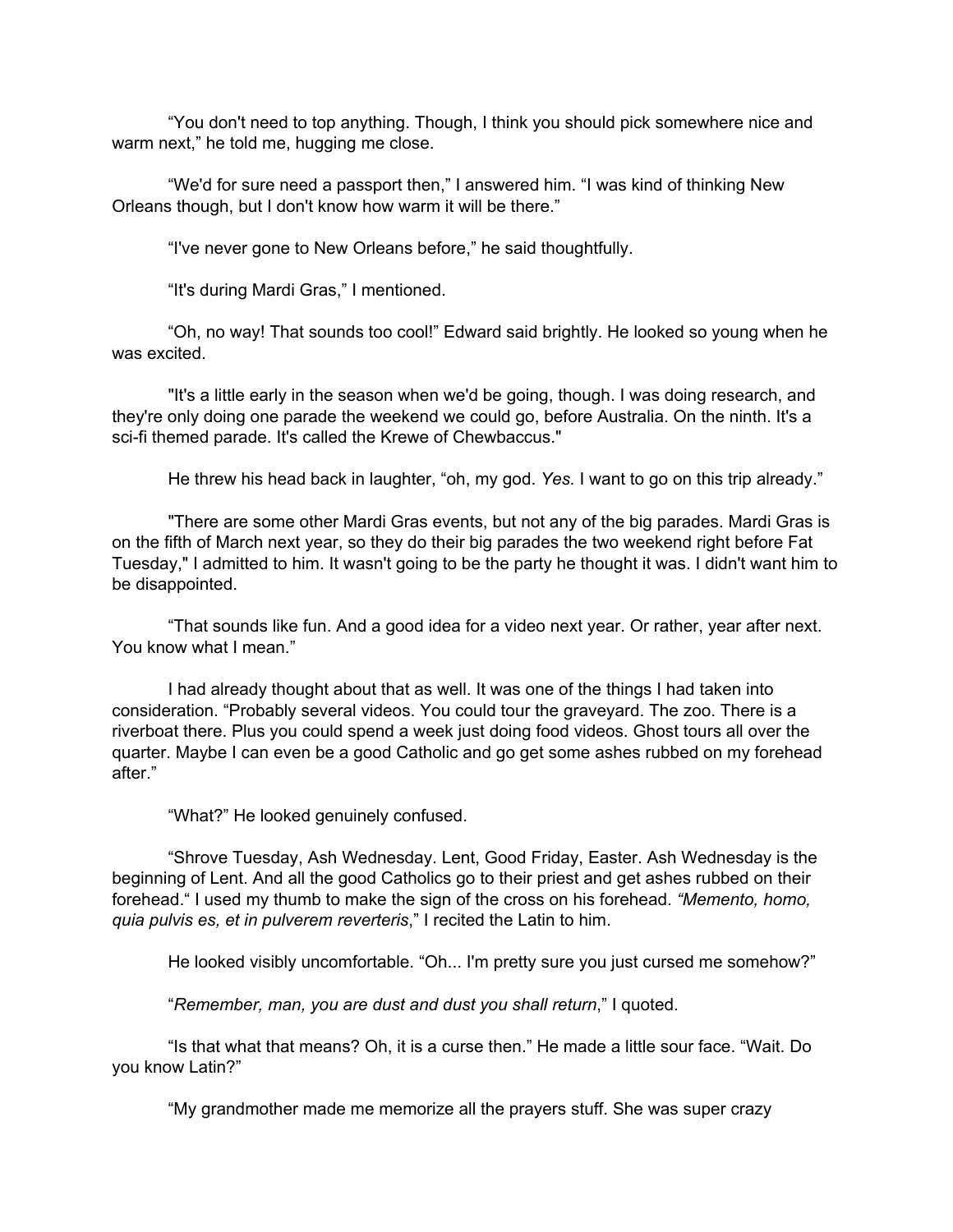religious," I explained. *"In Nomine Patris, et Filii, et Spiritus Sancti. Amen.*" I did the sign of the cross. My grandmother said that phrase probably more than anything else. She would pray over just about anything.

"That's really kind of unnerving," he admitted.

"*In the name of the Father, the Son, and the Holy Spirit. Amen*," I said the real words. "It does sound like a curse. I can do some longer ones if you ever want to not sleep."

"Nope, I'm good," he chuckled.

The airplane was small, only six huge and comfortable looking seats with a vast aisle and tables in between them. We were greeted by champagne by the steward. After takeoff, I sat on Edward's lap as we watched the scenery go by through the plane's window.

We arrived at the Fairbanks Airport and then had to drive another three hours to the resort. Luckily we had a driver who was used to the snow. We had to change into warmer clothes before we left the plane because it was so cold. It was just hovering around zero.

It was dark by the time we arrived at the amazing luxury cabin hidden off in the woods. We passed the enormous main hotel, something like out of *The Shining*, but it completely disappeared behind the trees even though we weren't that far away.

To say it was luxurious would be an understatement, honestly. It was by far the nicest place I had ever stayed in before. It had two bedrooms, two bathrooms, a kitchen, and a living room. One of the bedrooms was enclosed entirely in glass, and it had a massive jacuzzi bath in the bedroom. Each room had a fireplace I probably could have stood up in. All of the fires were going already.

I was speechless as I came into the living room. Everything was far more beautiful than I could have imagined.

It suddenly hit me in the middle of that Alaskan forest that the kind of money he was playing with was in a different stratosphere. Edward tipped the driver after he helped bring in the bags. The door shut behind us, leaving us alone for the first time in hours.

Edward came to stand behind me, running his hands over my shoulders and he brushed his nose against the back of my neck. He slowly unraveled my scarf and removed my hat, tossing them onto the couch. He removed my jacket and added it to the pile. He had a hungry look in his eyes.

"Is it what you hoping?"

"It's more than I expected," I breathed out. "It's so much, Eddie."

He kissed along my temple, and I ran my fingers over his rough jaw. He hadn't shaved in a week for me. In fact, he wasn't going to again until he had to for work. It was already over a half inch long, reddish brown with a few black hairs mixed in and was just starting to grow the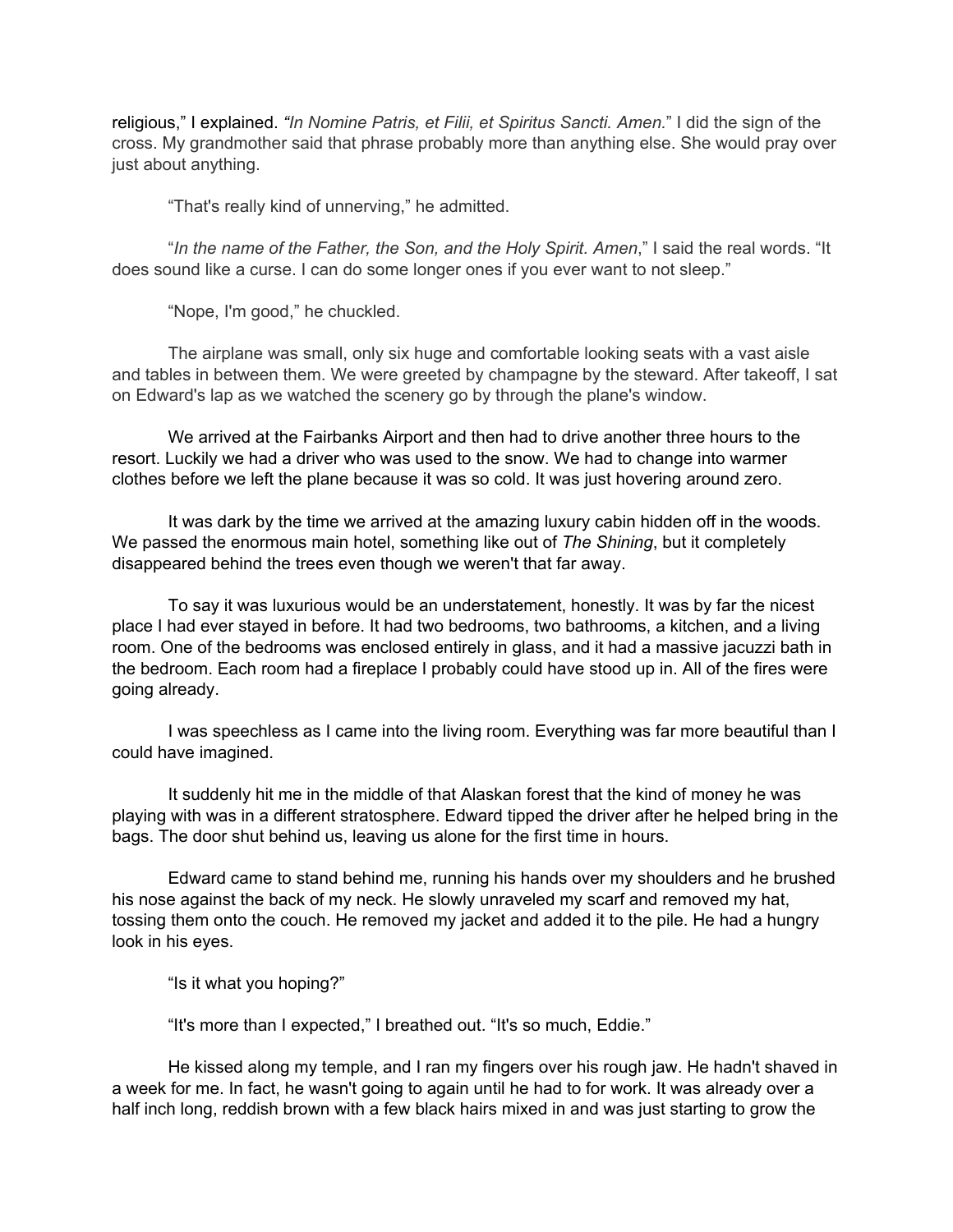## tiniest bit softer.

"I wanted to give you something you'd never forget." He ran his fingers over the front of my neck from behind, squeezing gently. I closed my eyes, resting my head back against his chest. Lightly he rubbed his thumb up the center to my jaw. He twisted my chin gently so that he brought my mouth up to his in a kiss, his other hand resting on my stomach.

I turned in his arms to face him, sliding his jacket off of his shoulder with my hands. He held me close to his body, his hands going down my back to my ass. He gripped it tightly as my arms went around his neck.

"Get some wine, and I'll get the water in the tub started," he told me warmly, his erection pressing against my stomach even through all the thick layers of clothing between us. I couldn't believe how turned on he was by me. I wondered what gave me such power over him.

When I went to go towards the kitchen to get the wine that he requested he swatted my ass, making me giggle joyously.

The glass-encased room was almost entirely surrounded by trees except for a small clearing that I couldn't see more than five feet ahead of me because it was so dark outside. The room itself was simply filled, a large California king bed, a couple of bedside drawers, a round dining table with a couple of chairs, a dresser, and the hot tub to one far end. When I came in, Edward was already stripped down to his jeans and nothing else. The room was amazingly warm because of the pleasant smelling fire. I could barely hear it crackle as he played music loudly on his phone.

My heart was in my stomach, surrounded by a million butterfly as I looked at him. He was so beautiful, literally cloaked in stars. I didn't feel worthy.

"Hi there," he grinned at me. I felt so nervous for some reason I couldn't explain. He came to take the wine glasses and bottle from my hands. "You okay, my love?"

"I think I might be a little overwhelmed," I admitted to him in a tiny voice.

He placed the drinks on the table and came back to where I was standing, taking my waist in his hands.

"Is it a bad thing?"

"No," I whispered, looking up. The sky was rolling with green and blue lights. "We're literally at the top of the world, Edward. It's amazing."

"I wanted to show you how I feel when I am with you," he whispered sweetly. I would have called him out for being so cheesy, but he was so sincere. He was a try hard, but he was doing it because he loved me.

*He loves me. He's doing this for me. Wow...*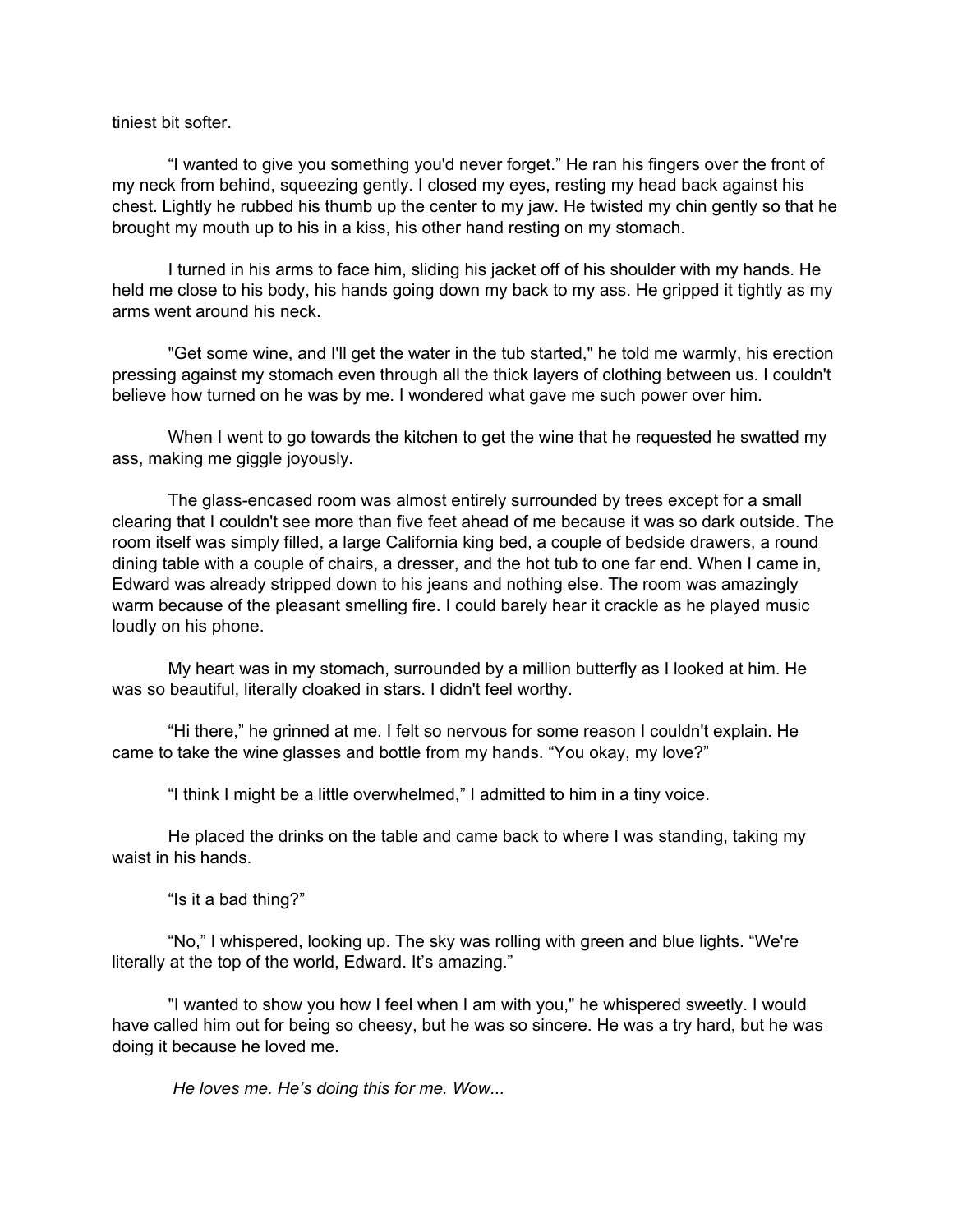Edward knelt down in from of me, helping me to get my boots and socks off. He was cautious of my broken foot and toes, but it only mildly ached now. When he stood, he brought my bulky sweater and one of my long sleeved shirts up with him. Underneath was still a thermal shirt and a tank top which he tugged off until he finally got to my bra. It was a little strange to be standing in the middle of the forest semi-nude. I was wearing that hot pink bra he had picked out at Target months ago. He still loved it. He buried his face in my chest, covering it in warm kisses.

He lifted me by the ass and carried me to the bed where he gently laid me back. Edward worked my pants off with a grin, carefully tugging them off so not to hurt me. I was going to be so ready to get back to normal, so I could attack him in the way that I wanted to. Not being able to jump him was a real problem.

I watched, lifting up on my elbows as he went to check on the water. There was seemingly endless amounts of hot water, and it took three spouts twenty minutes to fill the tub up completely.

Pulling the hooks free, I tugged my bra off while he went to check. He watched me, his eyes thirsty for more. Slowly he removed his own jeans, pulling them down to the floor with his briefs. I watched with a grin, taking in the glorious view.

When he came back to the bed, he pulled my panties down, kissing my stomach as he did. For the briefest moment, he kissed between my legs, making me moan in surprise. With a surprising amount of speed, he picked me up over his shoulder, making me squeal and giggle in happiness. He slapped my ass hard, my skin stinging pleasantly. I slapped his own ass forcefully to which I earned a funny little wiggle.

The tub had stairs going into it, and he held the guardrail with one hand and with his other arm securely around me. He let me down into the deep water gently, dunking entirely under afterward in front of me. My feet could barely touch the bottom. When he popped back up, he pushed his wet hair away from his eyes before pulling me close to him.

His hands were all over me as we kissed, slipping and sliding down my back and ass easily. I wrapped my arms around his neck and my legs around his waist, his erection pressed against me. Without breaking our kiss, he used his hand to help slip himself inside of me.

I tilted my head back happily with my eyes closed as I bounced up and down on him, his hands on the small of my back to help me. When I opened my eyes slowly, I could see the Aurora Borealis and the millions of the stars that dotted the sky. There was almost no light pollution, and it was the clearest sky I had ever seen. Edward guided my hips, moaning at the sensation of me being so tight around him. The water sloshed around us, spilling over the edges with force.

We played in the hot water, touching, kissing, and fucking without ever reaching our climaxes. When it was finally starting to get cold, he helped me out of the bath. Edward also helped me dry off with a warm towel, careful not to miss a single spot. Without a word, he led me to one of the chairs at the table.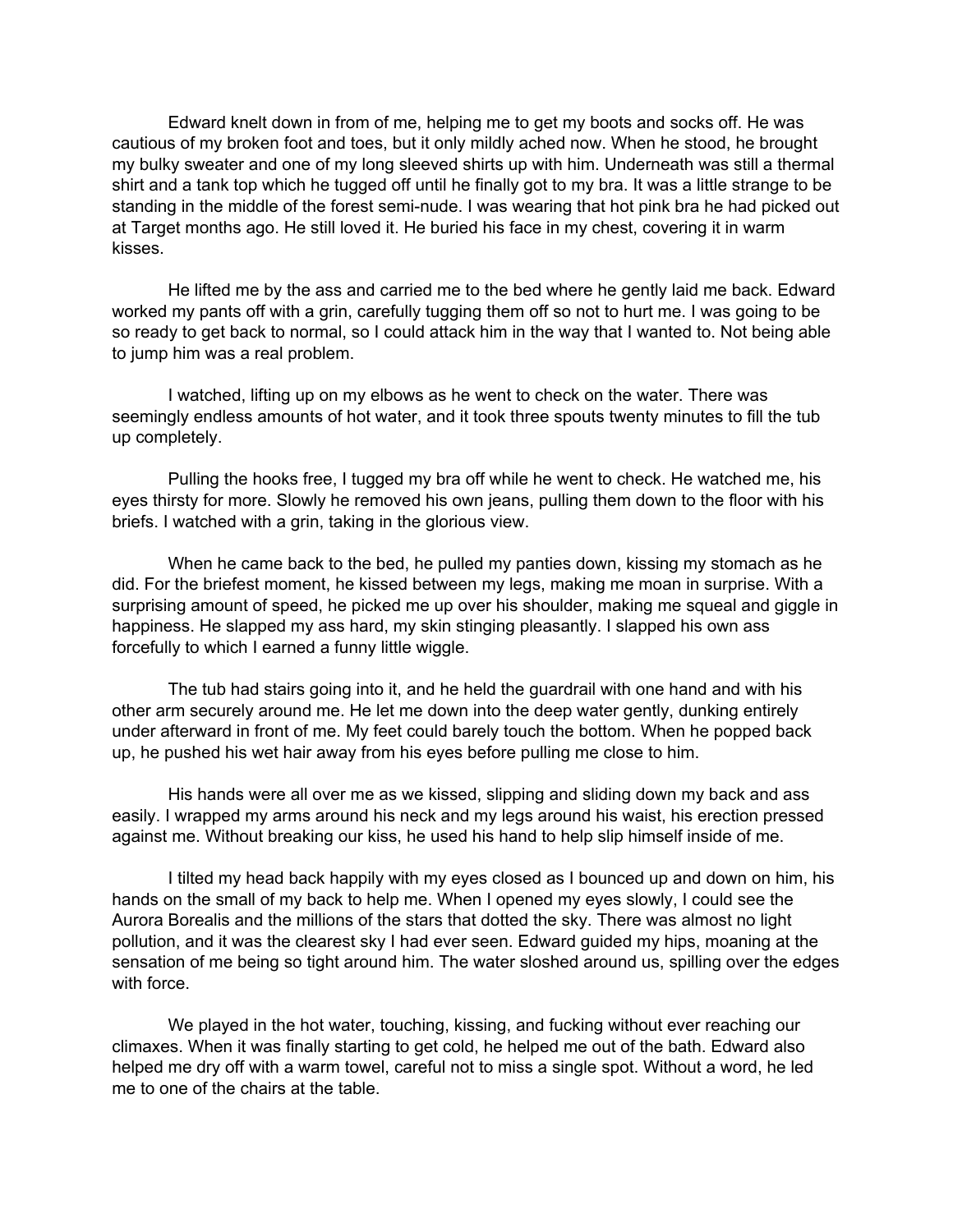"Sit," he commanded gently.

Edward knelt in front of me in the chair, spreading my legs apart with his hands on my knees. I giggled happily when he tugged my ass towards the very edge of the seat. I loved when he manipulated my body the way he wanted it. He propped both of my legs over his shoulders, both hands holding the outside of my thighs as he buried his face between my legs. I wound my fingers into his hair, holding the back of his head as he devoured me thoroughly.

My back arched, my head against the back of the chair and my knees high in the air. He could make my eyes roll into the back of my head with just his lips, but then he would add his teeth, his tongue, nose, or fingers and my body would begin to tremble. The way he would look up at me would make my stomach twist into knots. I could cry out as loudly as I wanted to in the private cabin, so I took full advantage of that. The louder I got, the more it encouraged him... which just made me even louder in return. My bare heels dug into his back as I came, my fingers tearing at his hair.

He kissed my mouth hard, his fingers still inside of me as he made me cum around them. His other hand fisted the back of my hair, holding our rough kiss as I practically screamed around his mouth. With a quick lift, I was on the table, and he was between my legs. Edward was being aggressive and demanding. He fucked me at a perfect pace, my hands holding me up on the table. My breasts bounced the force of it, the cold air making my skin prickle pleasantly. When I looked up towards the sky again, I got lost in the sensation and the colors until it was too much to keep my eyes open. My mouth hung open, and no noises came out when he found the right spot.

I fell back against the table. Thankfully it was sturdy enough to handle the pounding. His fingers dug hard into my hips as he came, his thumbs probably leaving bruises. He panted with his face against my stomach. I held him, stroking his hair. I felt so pleasantly satisfied.

"You okay?" He asked softly, looking up at me worriedly. "Your foot doing okay?"

"Yeah, it's fine," I promised him with a smile. "The table is hard and cold, though."

Edward chuckled, standing up and helping me to my feet. I hopped to the bed on one foot, sitting on the edge. After we got cleaned up, we ordered dinner from the room service.

"I can't believe I'm about to eat dinner practically at the North Pole," I commented, wrapped up in my warm pajamas in front of the fireplace in the living room.

He was so happy he was actually dancing around the room as he moved things into the bedroom for later. Edward had brought me a big glass of wine as was nursing his own.

"Baby, this is just the tip of the iceberg," he promised.

"The literal iceberg?" I asked. He chuckled, refreshing my glass and his own. "Can I ask you something?" I questioned softly.

"Anything, love."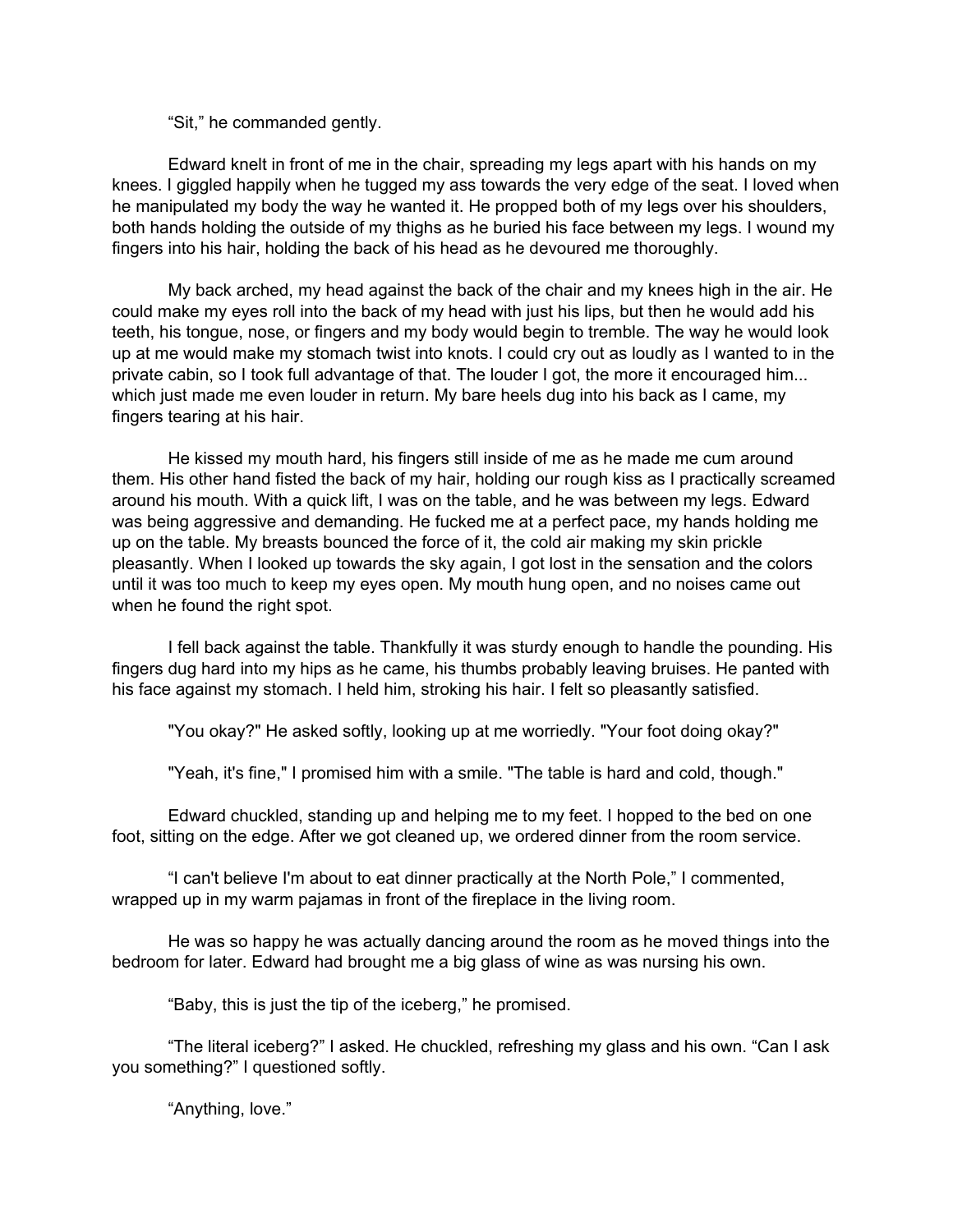I licked my lips as I considered how to phrase my next words. "This isn't *YouTube* money. This place," I pointed to the cabinet around us. "I mean, I understand that you're doing more than alright. But a million isn't exactly what it used to be. But this place is-" I shook my head. "How much are you...? God, I hate asking this." I looked down at the glass in my hands. "Nevermind. I don't want to know."

"Oh," he said, putting his glass down on the table. "Well, um. Yeah, you're right. This definitely isn't YouTube money. I've been investing it for the past couple of years, so it's still pretty good. But um... yeah, I got my first check from Disney. I wanted to really splurge."

"The two million dollar contract?" I asked. "The one from before?" We hardly ever discussed money unless it was my own.

"No, I got that before you came actually. I got part of the new contract. It's from the movie script they bought. It's not been announced or anything yet. But, I got it first check of many last week." He was a little bit sheepish. "It was in the eight figures."

"Are you serious?"

"If everything happens how it looks like it will right now, with the multiple shows and the movie and all the merch that goes along with it, I'm looking at a nine-figure payout over the next five years. It's so much. Too much. I'm hoping to give at least half away, probably more. No one needs that much," he smiled at me bashfully. "Which is something I'd very much like your input on. You have so much experience on the subject," Edward told me hopefully.

"As in One hundred million?" I asked in a voice so small it barely sounded like it came from me. "Nine-figures?"

"Ehhh..." he drew out. "More. Think at least double that. I'm not totally sure of the final figures because it does depend on how well the movie does as well. But, Disney and Pixar never really fails in the properties department," he said with a smile. "I told you that I really got everything I ever hoped for in the same week."

I drank half my wine in one go and looked into the fire. I didn't know what else to say to him. I knew he wasn't just making money from Disney, either. He had his voice acting in video games, too. Endorsements. He had so many balls in the air at once.

Dinner was delivered to our door, still just as hot as if just came out of the oven. The person carrying it set it up on the table for us. I watched silently as everything was uncovered, silver domes releasing swirls of steam into the air.

I didn't say anything the entire time they were there, still too overwhelmed by what Edward had told me.

When they were gone, he leaned down behind the couch, his elbows resting on the edge. Edward softly sighed, "usually, the problem is the other way around. The man doesn't make enough money."